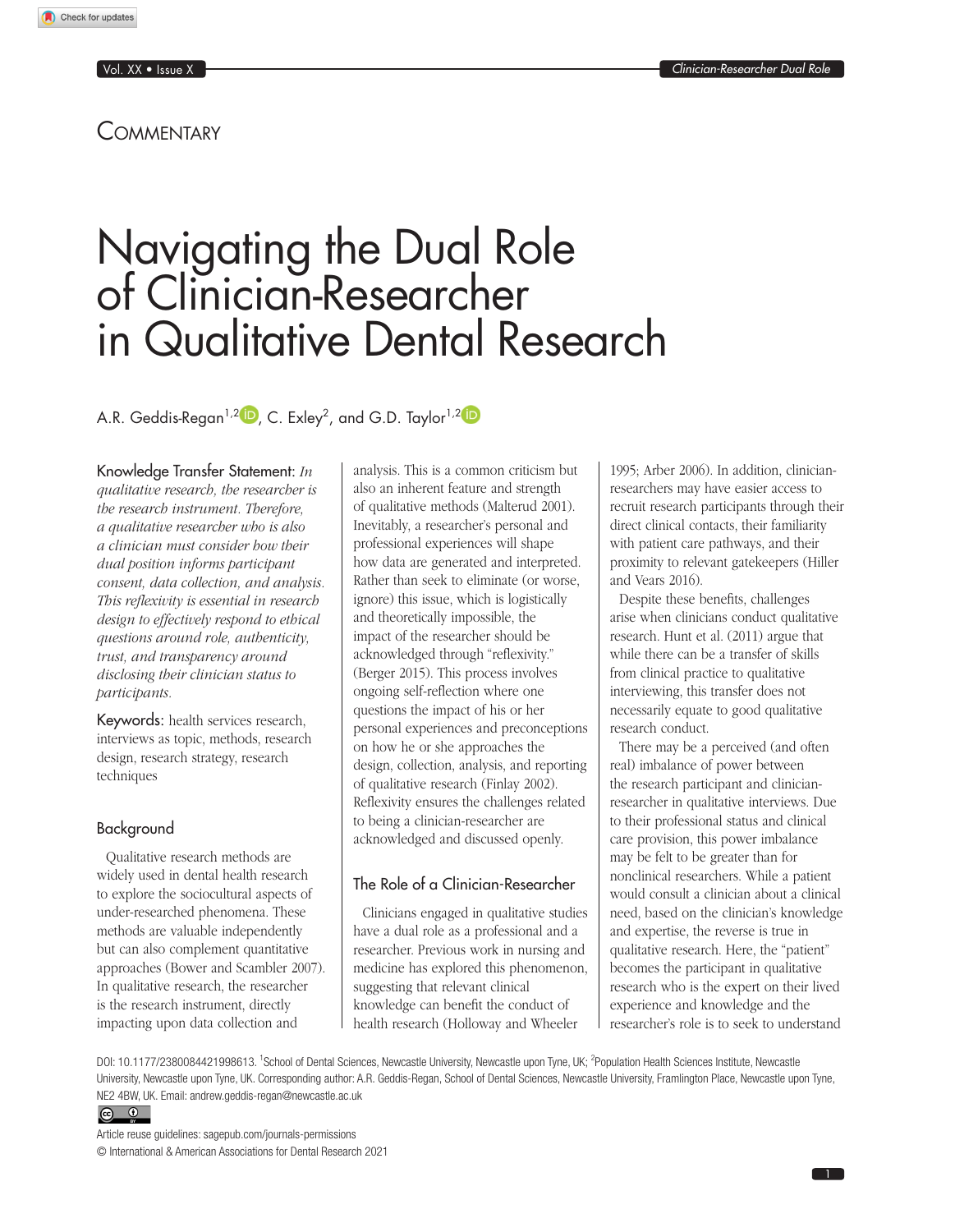that knowledge and experience rather than provide clinical care. The balance of maintaining a professional duty of care while ensuring methodological integrity can be challenging (Hiller and Vears 2016). Understanding the dual role of clinician-researcher in qualitative research has yet to be explored in a dental context however, hence, the reflexive process is paramount to acknowledging and accounting for the challenges faced in this dual role.

## The Unique Nature of the Dental Setting

Sociocultural phenomena in dentistry are inherently different from other healthcare contexts. Dental care span the worlds of healthcare, cosmetics, and business ownership, and public perceptions of dental care are often less than ideal (Christensen 2001). Though viewpoints clearly vary, there is a hypothetical potential for a person's perspective to alter their willingness to contribute to qualitative dental research. This has not been explored in research, yet it would be a logical consequence of adverse experiences, dental phobia, and negative dental care attitudes. In contrast, patients with a positive viewpoint of the dental profession may potentially see a research invitation as an opportunity to support positive change by sharing their experiences. Dental clinician-researchers undertaking qualitative research are therefore faced with a dilemma: should they actively disclose their clinical background to research participants?

#### To Disclose or Not Disclose?

The dilemma of whether or not to intentionally disclose a professional role, and if so, at what point, is likely to have greater importance in qualitative than quantitative studies. Professional standards prohibit a clinician, if asked, from withholding their status from research participants (General Dental Council 2013). In situations where participants may not inherently know or ask about the researcher's background, a decision needs to be made about

if, when, and how to disclose one's background as a clinician, and for what end. The impact of an intentional disclosure has the potential to affect studies differently, reflecting the breadth of phenomena that can be explored using qualitative methods. These potential impacts are yet to be explored in relation to dental care however, and warrant consideration for those designing qualitative or mixed-methods research.

Three approaches can be taken with disclosure of a professional role: open declaration before or at the start of an interview; disclosure mid-interview; or, only disclosing when directly questioned. Deciding which approach to take is considered a form of "reflexive accounting" (Finlay 2002). In addition to the declaration of role, the clinicianresearcher should also consider the practical elements of interviewing such as location, attire, and use of professional titles to avoid presenting "mixed messages" about their role to interview participants (Hunt et al. 2011).

Declaring a professional role at the outset may impact, positively or negatively, on recruitment and data collection. Therefore, engaging in a reflexive process earlier in the research process may help clarify decisions about disclosing one's professional status. Openly declaring one's role before an interview will make the role of the interviewer explicit and ensure transparency. This approach means that one can clearly stipulate the purpose of the interview and make clear that the discussion is not a clinical consultation. Alternatively, the professional role of the clinician-researcher may be disclosed intentionally during an interview. A topic guide could direct a clinician as to when this disclosure may be appropriate within a semi-structured interview. However, suddenly becoming aware of the interviewer's clinical status could negatively impact an otherwise positive interview. For example, it may be disconcerting for the participant particularly around topics such as dental phobia. This approach may,

however, add value as it could change the direction of a discussion and lead to a deeper exploration of the topic of concern.

As dialogue progresses, an interview participant may directly question the researcher about their professional role. In the research design, a choice could be made not to disclose one's role unless specifically asked by the participant. As professional standard guidelines state, disclosing their clinical role when asked is both ethical and expected and it is hoped that participants would not construe the lack of intentional disclosure earlier as dishonest. Following disclosure, a participant could seek clinical advice in the interview (Hiller and Vears 2016). If any advice were either given, or more appropriately declined, due to the context of research, it could adversely affect the remainder of an interview. In addition, a mid-interview disclosure may instil a sense of mistrust in the clinician-researcher, contrasting the trust that can arise from knowing a professional's role (Hiller and Vears 2016). This may have a detrimental effect on a participant's perceptions of other research or of the dental profession. There is, therefore, an argument for making one's professional status clear to participants at an earlier stage, or intentionally planning to use nonclinician researchers where appropriate.

## Conclusion

We suggest that while proactively withholding one's professional status, when asked, is not ethically justifiable, the approach taken to disclosure in qualitative research should be consciously chosen based on the specific nature of each study. As part of the reflexive process, this choice must be detailed and justified from the outset of study design. Various approaches may suit specific research topics, yet, in all topics, if a professional status is not disclosed it may be argued that the participant was inadequately informed about the study to consent to participation. Neglecting to adequately